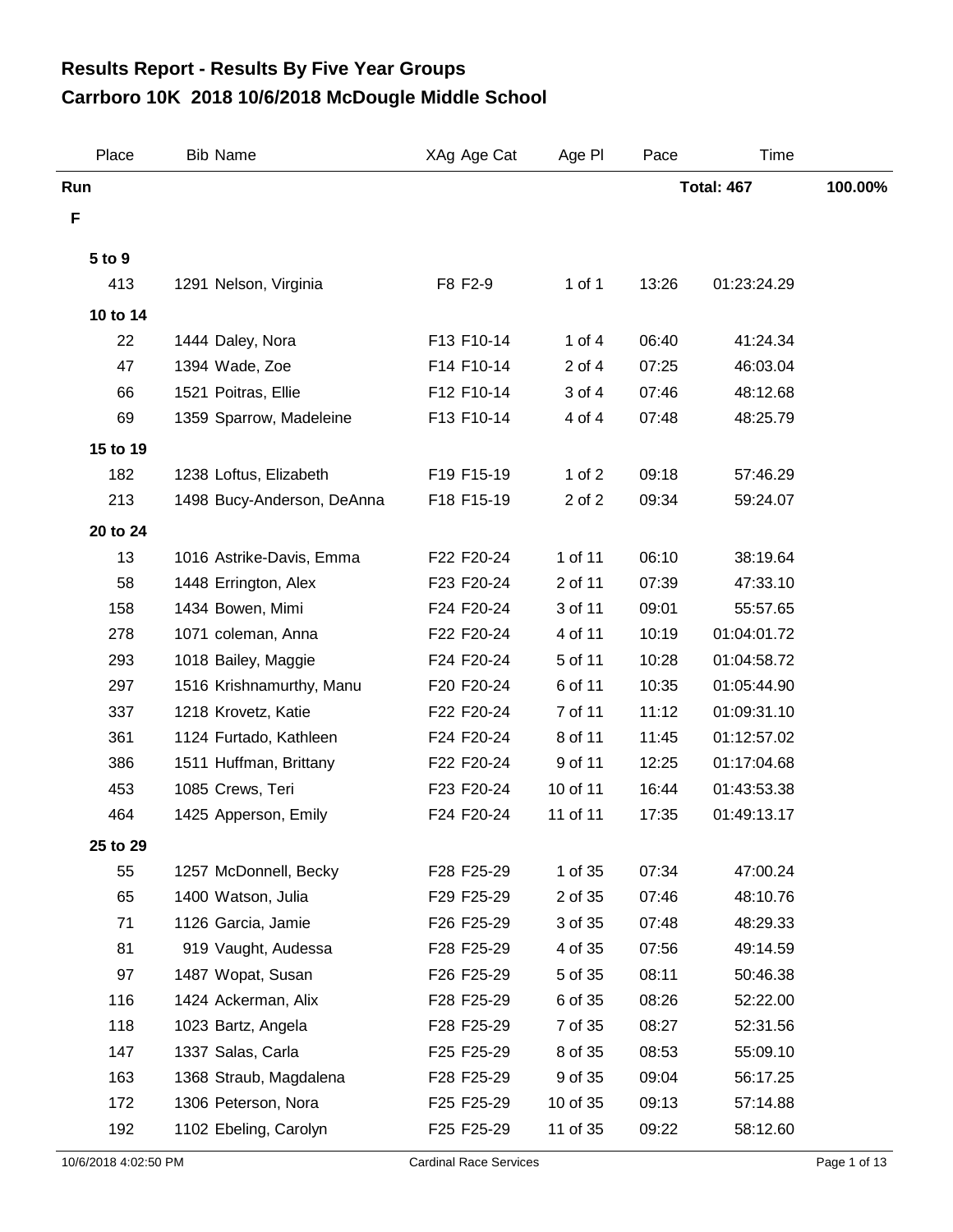| Place                | <b>Bib Name</b>                | XAg Age Cat                   | Age PI   | Pace  | Time        |              |
|----------------------|--------------------------------|-------------------------------|----------|-------|-------------|--------------|
| 219                  | 1482 Veazey, Claire            | F27 F25-29                    | 12 of 35 | 09:38 | 59:47.71    |              |
| 226                  | 1195 Jasek, Kristin            | F29 F25-29                    | 13 of 35 | 09:43 | 01:00:18.33 |              |
| 236                  | 1250 Mason, Sara               | F28 F25-29                    | 14 of 35 | 09:48 | 01:00:49.40 |              |
| 238                  | 1361 Stantial, Nicole          | F25 F25-29                    | 15 of 35 | 09:51 | 01:01:08.86 |              |
| 239                  | 1079 Council, Olivia           | F27 F25-29                    | 16 of 35 | 09:51 | 01:01:09.38 |              |
| 252                  | 1020 Bakthavatchalam, Devikala | F28 F25-29                    | 17 of 35 | 10:04 | 01:02:29.74 |              |
| 276                  | 917 Meyer, Kristin             | F26 F25-29                    | 18 of 35 | 10:15 | 01:03:40.45 |              |
| 284                  | 1242 Machlin, Laura            | F26 F25-29                    | 19 of 35 | 10:24 | 01:04:34.05 |              |
| 288                  | 1285 Murdoch, Caitlin          | F27 F25-29                    | 20 of 35 | 10:27 | 01:04:50.80 |              |
| 302                  | 1039 Brnich, Sarah             | F28 F25-29                    | 21 of 35 | 10:45 | 01:06:44.56 |              |
| 328                  | 1418 Woodward, Kerri           | F27 F25-29                    | 22 of 35 | 11:05 | 01:08:52.32 |              |
| 339                  | 1458 Koreski, Katy             | F29 F25-29                    | 23 of 35 | 11:17 | 01:10:03.93 |              |
| 340                  | 1429 Armstrong, Robin          | F26 F25-29                    | 24 of 35 | 11:17 | 01:10:04.03 |              |
| 343                  | 1264 McKay, Allison            | F27 F25-29                    | 25 of 35 | 11:20 | 01:10:22.23 |              |
| 355                  | 1305 Perfect, Chelsea          | F28 F25-29                    | 26 of 35 | 11:36 | 01:12:00.23 |              |
| 372                  | 1314 Priest, Sarah             | F25 F25-29                    | 27 of 35 | 12:03 | 01:14:52.10 |              |
| 381                  | 1137 Glen, Christina           | F29 F25-29                    | 28 of 35 | 12:17 | 01:16:15.51 |              |
| 389                  | 1011 Andruejol, Eva-marie      | F29 F25-29                    | 29 of 35 | 12:29 | 01:17:31.03 |              |
| 401                  | 1380 Torres, Andrea            | F27 F25-29                    | 30 of 35 | 12:50 | 01:19:39.44 |              |
| 405                  | 1133 Ginocchio, Jessica        | F29 F25-29                    | 31 of 35 | 13:06 | 01:21:19.67 |              |
| 427                  | 1193 Jankoviak, Jeanette       | F29 F25-29                    | 32 of 35 | 14:07 | 01:27:38.33 |              |
| 446                  | 1410 Wice, Kelly               | F28 F25-29                    | 33 of 35 | 15:58 | 01:39:07.15 |              |
| 448                  | 1181 Holder, Holly             | F27 F25-29                    | 34 of 35 | 16:02 | 01:39:31.81 |              |
| 456                  | 1262 McGuire, Catherine        | F29 F25-29                    | 35 of 35 | 16:48 | 01:44:19.00 |              |
| 30 to 34             |                                |                               |          |       |             |              |
| 38                   | 933 Sandora, Brittany          | F34 F30-34                    | 1 of 32  | 07:06 | 44:08.46    |              |
| 92                   | 1197 Jensen, Melissa           | F32 F30-34                    | 2 of 32  | 08:07 | 50:27.01    |              |
| 105                  | 1340 Saylor, Bonner            | F34 F30-34                    | 3 of 32  | 08:17 | 51:26.55    |              |
| 125                  | 1044 Bryant, Steph             | F31 F30-34                    | 4 of 32  | 08:32 | 53:00.74    |              |
| 134                  | 1460 Lewis, Catherine          | F33 F30-34                    | 5 of 32  | 08:40 | 53:50.79    |              |
| 164                  | 1493 Barbera, Sarah            | F34 F30-34                    | 6 of 32  | 09:05 | 56:22.50    |              |
| 171                  | 1512 Hwa, Lara                 | F31 F30-34                    | 7 of 32  | 09:13 | 57:12.45    |              |
| 173                  | 1484 Walton, Gabriela          | F32 F30-34                    | 8 of 32  | 09:13 | 57:14.97    |              |
| 181                  | 1206 Kanopoulos, Nichole       | F31 F30-34                    | 9 of 32  | 09:17 | 57:37.46    |              |
| 186                  | 1502 Collier, Paulina          | F32 F30-34                    | 10 of 32 | 09:21 | 58:05.79    |              |
| 205                  | 940 Brill, Dayna               | F31 F30-34                    | 11 of 32 | 09:31 | 59:06.75    |              |
| 206                  | 1519 murphy, kaitlyn           | F32 F30-34                    | 12 of 32 | 09:31 | 59:06.96    |              |
| 225                  | 1462 Mendelowitz, Samantha     | F31 F30-34                    | 13 of 32 | 09:42 | 01:00:15.61 |              |
| 227                  | 1297 Olsen, Renee              | F33 F30-34                    | 14 of 32 | 09:43 | 01:00:18.40 |              |
| 253                  | 1051 Calabrese, Emma           | F30 F30-34                    | 15 of 32 | 10:04 | 01:02:32.19 |              |
| 295                  | 1263 McHale, Kimberly          | F33 F30-34                    | 16 of 32 | 10:33 | 01:05:32.98 |              |
| 10/6/2018 4:02:51 PM |                                | <b>Cardinal Race Services</b> |          |       |             | Page 2 of 13 |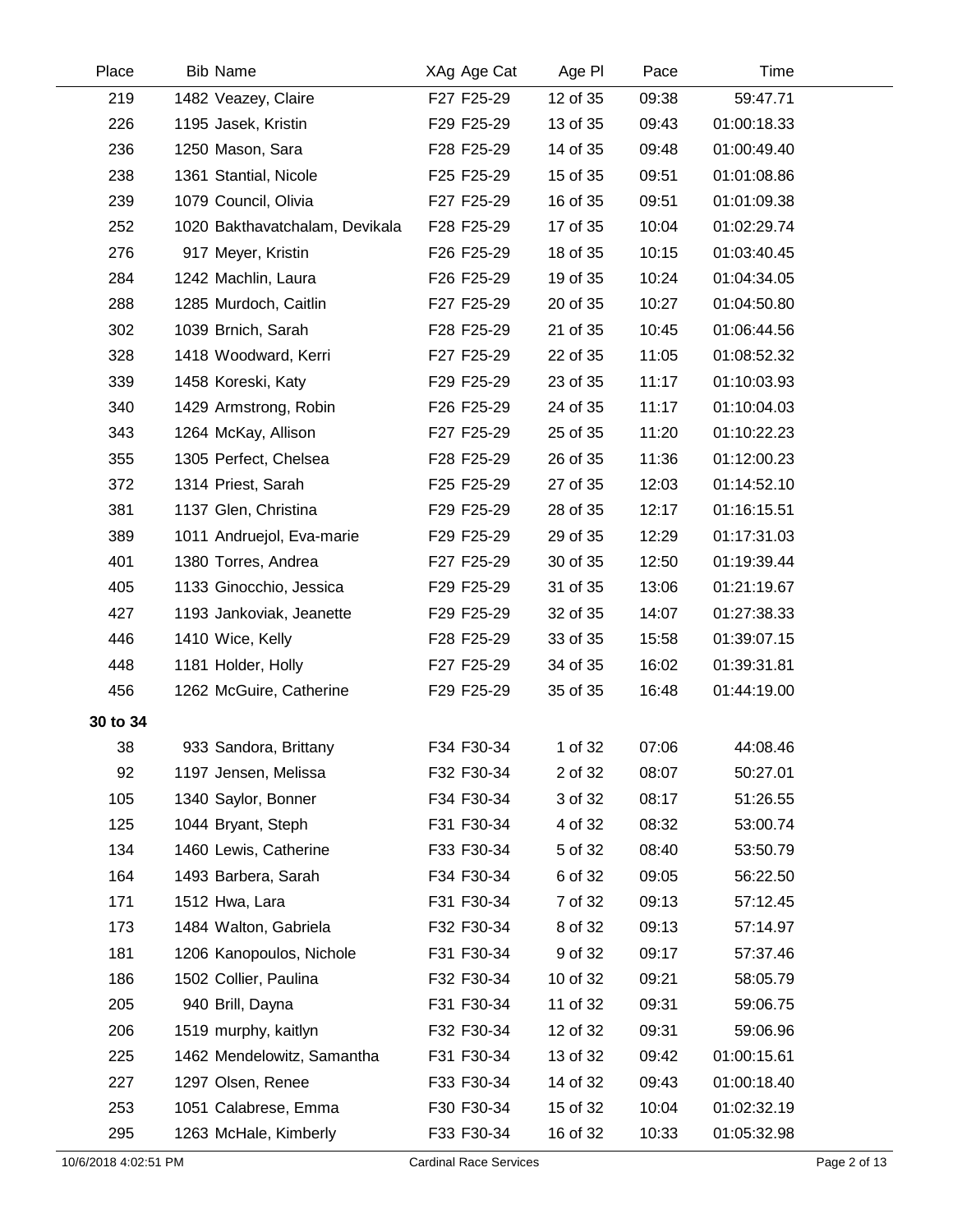| Place    | <b>Bib Name</b>             | XAg Age Cat | Age PI   | Pace  | Time        |  |
|----------|-----------------------------|-------------|----------|-------|-------------|--|
| 299      | 1354 Smar, Tricia           | F32 F30-34  | 17 of 32 | 10:37 | 01:05:58.01 |  |
| 301      | 1093 Dennis, Lana           | F31 F30-34  | 18 of 32 | 10:41 | 01:06:19.90 |  |
| 314      | 1283 Moy, Cheryl            | F33 F30-34  | 19 of 32 | 10:55 | 01:07:47.35 |  |
| 325      | 1299 Öneill, Kelsey         | F32 F30-34  | 20 of 32 | 11:04 | 01:08:44.05 |  |
| 326      | 1260 McGlauflin, Kristin    | F31 F30-34  | 21 of 32 | 11:04 | 01:08:44.16 |  |
| 346      | 1404 Webster, Courtney      | F30 F30-34  | 22 of 32 | 11:24 | 01:10:49.99 |  |
| 347      | 1436 Brintz, Carrie         | F33 F30-34  | 23 of 32 | 11:28 | 01:11:09.56 |  |
| 348      | 1351 Singer, Alison         | F33 F30-34  | 24 of 32 | 11:28 | 01:11:09.68 |  |
| 349      | 1445 Der, Caitlin           | F30 F30-34  | 25 of 32 | 11:28 | 01:11:09.79 |  |
| 380      | 1346 Scronce, Gabrielle     | F34 F30-34  | 26 of 32 | 12:16 | 01:16:11.00 |  |
| 382      | 1136 Glen, Allyson          | F30 F30-34  | 27 of 32 | 12:17 | 01:16:16.49 |  |
| 384      | 1464 Morris, Lydia          | F34 F30-34  | 28 of 32 | 12:19 | 01:16:28.70 |  |
| 400      | 1113 Fields, Courtney       | F32 F30-34  | 29 of 32 | 12:47 | 01:19:25.51 |  |
| 415      | 1290 Nelson, Sarah Beth     | F34 F30-34  | 30 of 32 | 13:31 | 01:23:57.07 |  |
| 430      | 1304 Pedraza, Elizabeth     | F34 F30-34  | 31 of 32 | 14:12 | 01:28:12.07 |  |
| 441      | 1261 McGlothlin, Stacey     | F32 F30-34  | 32 of 32 | 15:26 | 01:35:51.38 |  |
| 35 to 39 |                             |             |          |       |             |  |
| 8        | 928 Langan, Michelle        | F35 F35-39  | 1 of 35  | 05:55 | 36:44.84    |  |
| 41       | 1200 Johnson-Broache, Britt | F36 F35-39  | 2 of 35  | 07:15 | 44:59.03    |  |
| 44       | 1106 Evans, Elizabeth       | F38 F35-39  | 3 of 35  | 07:20 | 45:31.97    |  |
| 61       | 1514 Irvin, Margaret        | F36 F35-39  | 4 of 35  | 07:44 | 48:00.01    |  |
| 93       | 1365 Stifler, Lisa          | F39 F35-39  | 5 of 35  | 08:08 | 50:27.44    |  |
| 98       | 934 Murphy, Staci           | F37 F35-39  | 6 of 35  | 08:12 | 50:52.32    |  |
| 107      | 1007 Amsbary, Jessica       | F39 F35-39  | 7 of 35  | 08:19 | 51:41.81    |  |
| 130      | 1190 Huskins, Rita          | F35 F35-39  | 8 of 35  | 08:38 | 53:39.33    |  |
| 149      | 1131 Georgopoulos, Cassie   | F37 F35-39  | 9 of 35  | 08:56 | 55:25.76    |  |
| 155      | 1024 Bauer, Tanja           | F35 F35-39  | 10 of 35 | 09:00 | 55:54.97    |  |
| 156      | 1028 Beaver, Melinda        | F38 F35-39  | 11 of 35 | 09:00 | 55:56.18    |  |
| 198      | 1089 Cross, Allyson         | F38 F35-39  | 12 of 35 | 09:25 | 58:31.30    |  |
| 200      | 1375 Swinney, Felicia       | F38 F35-39  | 13 of 35 | 09:27 | 58:39.55    |  |
| 215      | 925 Dickson, Maggie         | F39 F35-39  | 14 of 35 | 09:35 | 59:30.38    |  |
| 216      | 1360 Spears, Tracy          | F35 F35-39  | 15 of 35 | 09:36 | 59:39.10    |  |
| 223      | 1497 Broo, Kendra           | F36 F35-39  | 16 of 35 | 09:39 | 59:54.53    |  |
| 231      | 1092 Dempsey, Jillian       | F35 F35-39  | 17 of 35 | 09:44 | 01:00:27.91 |  |
| 250      | 1151 Gulati, Tesha          | F37 F35-39  | 18 of 35 | 10:01 | 01:02:14.62 |  |
| 271      | 1094 Dirito, Rachel         | F38 F35-39  | 19 of 35 | 10:13 | 01:03:28.00 |  |
| 281      | 1319 Ratner, Shana          | F39 F35-39  | 20 of 35 | 10:21 | 01:04:14.41 |  |
| 289      | 1064 Chiarello, Ginny       | F39 F35-39  | 21 of 35 | 10:27 | 01:04:52.11 |  |
| 307      | 1302 Pavuk, Alana           | F35 F35-39  | 22 of 35 | 10:47 | 01:06:55.73 |  |
| 315      | 931 Shook, Kristen          | F35 F35-39  | 23 of 35 | 10:55 | 01:07:47.41 |  |
| 322      | 1381 Torrice, Lindsay       | F38 F35-39  | 24 of 35 | 11:00 | 01:08:17.30 |  |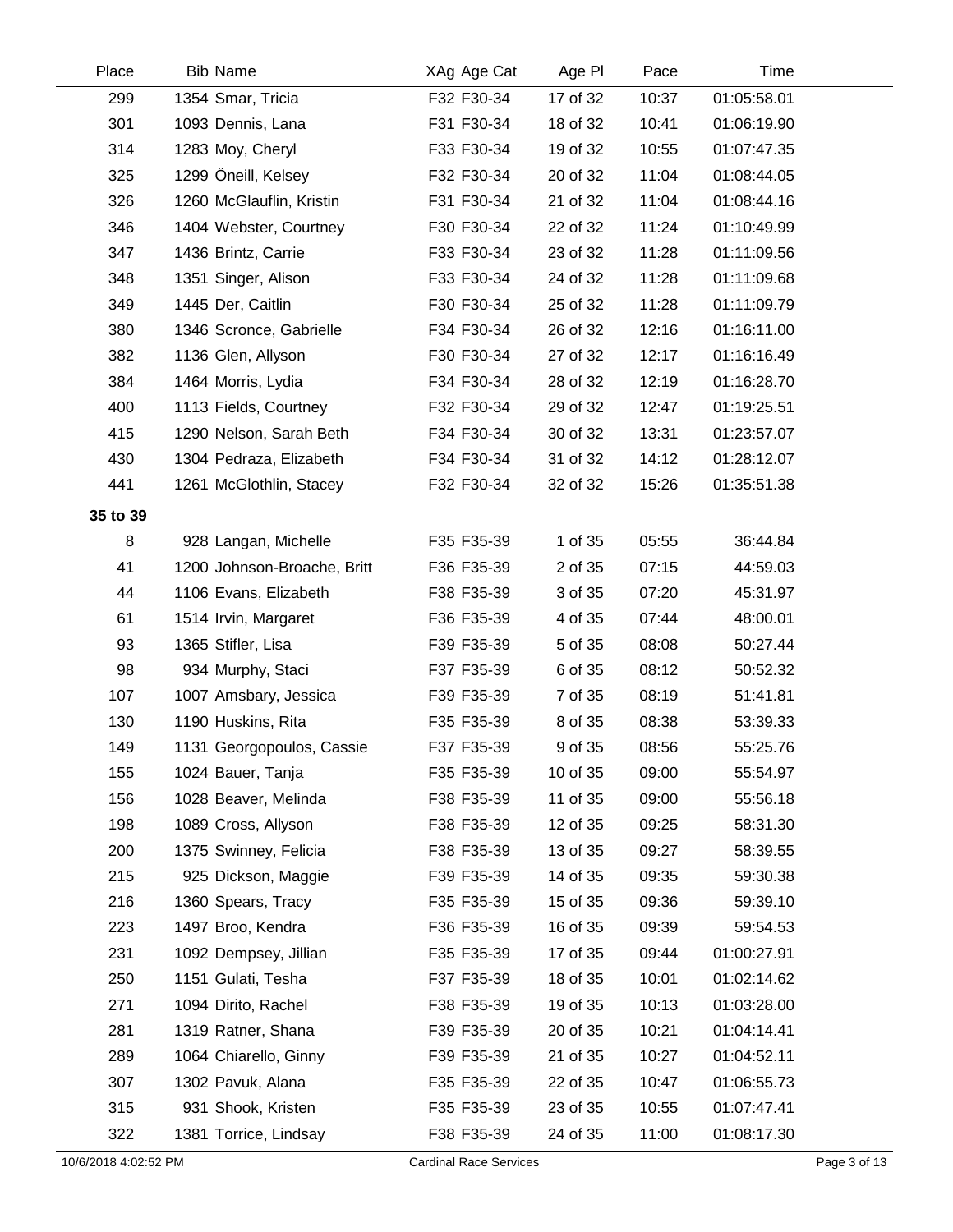| Place    | <b>Bib Name</b>             | XAg Age Cat | Age PI   | Pace  | Time        |  |
|----------|-----------------------------|-------------|----------|-------|-------------|--|
| 323      | 918 Petrin, Kerri           | F37 F35-39  | 25 of 35 | 11:02 | 01:08:30.74 |  |
| 331      | 1231 Linnander, Erika       | F39 F35-39  | 26 of 35 | 11:07 | 01:09:01.25 |  |
| 338      | 1292 Newhall, Katherine     | F35 F35-39  | 27 of 35 | 11:16 | 01:09:57.31 |  |
| 358      | 1010 Andrade, Ineida        | F38 F35-39  | 28 of 35 | 11:40 | 01:12:29.29 |  |
| 367      | 1021 Barnes, Eileen         | F36 F35-39  | 29 of 35 | 11:50 | 01:13:28.53 |  |
| 371      | 1489 Adelson, Jill          | F39 F35-39  | 30 of 35 | 12:01 | 01:14:35.29 |  |
| 392      | 1249 Marston, Kimberly      | F35 F35-39  | 31 of 35 | 12:32 | 01:17:51.48 |  |
| 432      | 1204 Joyce, Lisa            | F39 F35-39  | 32 of 35 | 14:16 | 01:28:33.54 |  |
| 436      | 1178 Hines, Allanah         | F36 F35-39  | 33 of 35 | 14:43 | 01:31:25.54 |  |
| 437      | 1259 Mcglauflin, Elli       | F35 F35-39  | 34 of 35 | 14:43 | 01:31:25.95 |  |
| 462      | 1316 Pynaker, Nicole        | F37 F35-39  | 35 of 35 | 17:08 | 01:46:23.71 |  |
| 40 to 44 |                             |             |          |       |             |  |
| 32       | 1026 Bazemore, Meredith     | F42 F40-44  | 1 of 37  | 06:57 | 43:10.61    |  |
| 48       | 1334 Rubin, Sharon          | F41 F40-44  | 2 of 37  | 07:27 | 46:16.66    |  |
| 102      | 1002 Adams, Jennifer        | F42 F40-44  | 3 of 37  | 08:16 | 51:17.25    |  |
| 104      | 1387 Trout, Susan           | F44 F40-44  | 4 of 37  | 08:17 | 51:26.13    |  |
| 119      | 1074 Conner, Michelle       | F44 F40-44  | 5 of 37  | 08:29 | 52:37.93    |  |
| 121      | 1496 bowman, natalie        | f41 F40-44  | 6 of 37  | 08:30 | 52:44.36    |  |
| 128      | 1332 Rossi, Emma            | F42 F40-44  | 7 of 37  | 08:37 | 53:31.04    |  |
| 140      | 1254 McCarthy, Corrine      | F43 F40-44  | 8 of 37  | 08:51 | 54:55.08    |  |
| 178      | 1084 Craig, Amy             | F44 F40-44  | 9 of 37  | 09:14 | 57:21.62    |  |
| 194      | 1517 Mascenik, Angela       | F40 F40-44  | 10 of 37 | 09:24 | 58:22.93    |  |
| 199      | 1325 Ricker, Julie          | F42 F40-44  | 11 of 37 | 09:27 | 58:38.75    |  |
| 201      | 1135 Glass-Steel, Christine | F44 F40-44  | 12 of 37 | 09:27 | 58:42.25    |  |
| 207      | 1273 Messina, Julie         | F41 F40-44  | 13 of 37 | 09:31 | 59:08.00    |  |
| 208      | 1440 Connaughton, Tania     | F42 F40-44  | 14 of 37 | 09:32 | 59:09.34    |  |
| 221      | 1389 Turk, Lori             | F44 F40-44  | 15 of 37 | 09:38 | 59:49.73    |  |
| 229      | 1140 Gordon, Kelly          | F42 F40-44  | 16 of 37 | 09:44 | 01:00:23.73 |  |
| 245      | 1202 Joseph, Sarah          | F41 F40-44  | 17 of 37 | 09:58 | 01:01:53.31 |  |
| 251      | 1183 Hooks, Elizabeth       | F44 F40-44  | 18 of 37 | 10:02 | 01:02:19.99 |  |
| 254      | 1053 Carroll, Sarah         | F40 F40-44  | 19 of 37 | 10:04 | 01:02:33.10 |  |
| 258      | 1268 McNaughton, Michelle   | F44 F40-44  | 20 of 37 | 10:05 | 01:02:36.77 |  |
| 260      | 1066 Clewley, Andrea        | F41 F40-44  | 21 of 37 | 10:06 | 01:02:41.10 |  |
| 283      | 1413 Williams, Crystal      | F44 F40-44  | 22 of 37 | 10:22 | 01:04:20.81 |  |
| 294      | 1507 Franks, Sarah          | F44 F40-44  | 23 of 37 | 10:31 | 01:05:20.38 |  |
| 305      | 1030 Belza, Kareen          | F41 F40-44  | 24 of 37 | 10:46 | 01:06:49.43 |  |
| 324      | 1077 Cotter, Rachel         | F40 F40-44  | 25 of 37 | 11:04 | 01:08:42.85 |  |
| 330      | 1373 Susswein, Lisa         | F44 F40-44  | 26 of 37 | 11:07 | 01:09:01.18 |  |
| 332      | 1296 Ohletz, Jodi           | F44 F40-44  | 27 of 37 | 11:08 | 01:09:05.51 |  |
| 333      | 1108 Farel, Claire          | F43 F40-44  | 28 of 37 | 11:10 | 01:09:19.18 |  |
| 335      | 1447 Erhart, Laura          | F41 F40-44  | 29 of 37 | 11:10 | 01:09:23.69 |  |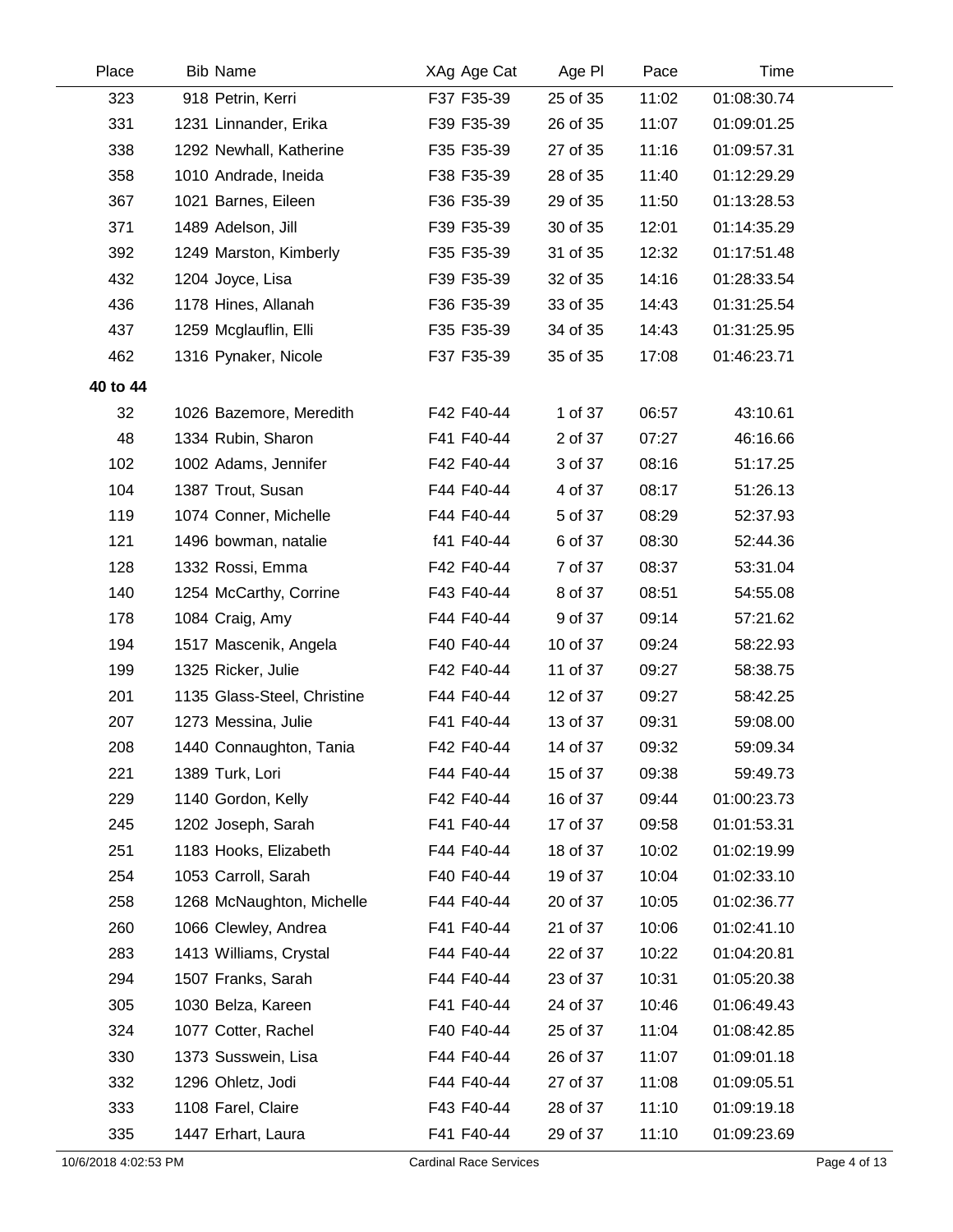| Place    | <b>Bib Name</b>          | XAg Age Cat | Age PI   | Pace  | Time        |  |
|----------|--------------------------|-------------|----------|-------|-------------|--|
| 344      | 1467 Mwanza, Jenny       | F42 F40-44  | 30 of 37 | 11:24 | 01:10:46.23 |  |
| 356      | 1480 Thomas, Joan        | F44 F40-44  | 31 of 37 | 11:36 | 01:12:00.40 |  |
| 383      | 1112 Ferrell, Heather    | F43 F40-44  | 32 of 37 | 12:18 | 01:16:20.51 |  |
| 390      | 1267 Mclaughlin, Jessica | F42 F40-44  | 33 of 37 | 12:30 | 01:17:37.91 |  |
| 418      | 1415 Willis-McLamb, Amy  | F41 F40-44  | 34 of 37 | 13:41 | 01:25:00.24 |  |
| 425      | 1453 Haake, Mary         | F40 F40-44  | 35 of 37 | 14:04 | 01:27:22.77 |  |
| 438      | 1367 Strassel, Mary      | F41 F40-44  | 36 of 37 | 14:54 | 01:32:31.99 |  |
| 442      | 1159 Hammel, Kacey       | F40 F40-44  | 37 of 37 | 15:27 | 01:35:56.11 |  |
| 45 to 49 |                          |             |          |       |             |  |
| 77       | 1528 wolf, sara          | F49 F45-49  | 1 of 29  | 07:51 | 48:46.25    |  |
| 110      | 1256 Mcdonald, Noreen    | F45 F45-49  | 2 of 29  | 08:20 | 51:47.30    |  |
| 150      | 1504 Corbin, Amber       | F48 F45-49  | 3 of 29  | 08:58 | 55:38.29    |  |
| 153      | 1362 Stein, Jaime        | F46 F45-49  | 4 of 29  | 09:00 | 55:51.71    |  |
| 154      | 1247 Manturuk, Kim       | F46 F45-49  | 5 of 29  | 09:00 | 55:52.11    |  |
| 170      | 1483 Walker, Rebecca     | F49 F45-49  | 6 of 29  | 09:11 | 57:04.08    |  |
| 177      | 1280 Min, Sherene        | F46 F45-49  | 7 of 29  | 09:14 | 57:21.51    |  |
| 188      | 1455 Henry, Julijana     | F45 F45-49  | 8 of 29  | 09:22 | 58:08.85    |  |
| 241      | 1031 Berreth, Meg        | F47 F45-49  | 9 of 29  | 09:54 | 01:01:29.58 |  |
| 248      | 1278 Mills, Tina         | F46 F45-49  | 10 of 29 | 09:59 | 01:02:01.87 |  |
| 256      | 1430 Asaro, Katherine    | F45 F45-49  | 11 of 29 | 10:05 | 01:02:34.09 |  |
| 262      | 1162 Hanson, Margaret    | F45 F45-49  | 12 of 29 | 10:06 | 01:02:46.09 |  |
| 270      | 1104 Escaler, Margarita  | F46 F45-49  | 13 of 29 | 10:13 | 01:03:27.89 |  |
| 277      | 1422 Yova, Frederique    | F45 F45-49  | 14 of 29 | 10:17 | 01:03:51.64 |  |
| 279      | 1120 Foster, Julie       | F45 F45-49  | 15 of 29 | 10:20 | 01:04:09.91 |  |
| 310      | 1054 Carter Taub, Mary   | F48 F45-49  | 16 of 29 | 10:53 | 01:07:35.20 |  |
| 352      | 1123 Furrie, Trisha      | F47 F45-49  | 17 of 29 | 11:33 | 01:11:41.50 |  |
| 357      | 1014 Arnold, Jennifer    | F48 F45-49  | 18 of 29 | 11:40 | 01:12:27.06 |  |
| 362      | 1109 Fenhagen, Cait      | F49 F45-49  | 19 of 29 | 11:46 | 01:13:05.05 |  |
| 363      | 1477 Stegman, Karen      | F49 F45-49  | 20 of 29 | 11:46 | 01:13:05.39 |  |
| 376      | 1414 Williams, L         | F48 F45-49  | 21 of 29 | 12:06 | 01:15:10.36 |  |
| 406      | 1155 Hackney, Loretta    | F49 F45-49  | 22 of 29 | 13:10 | 01:21:46.19 |  |
| 407      | 1143 Gosselin, Tracy     | F47 F45-49  | 23 of 29 | 13:15 | 01:22:14.84 |  |
| 412      | 1476 Sotres, Daniela     | F45 F45-49  | 24 of 29 | 13:23 | 01:23:07.47 |  |
| 423      | 1461 Mcclung, Julia      | F47 F45-49  | 25 of 29 | 13:49 | 01:25:48.49 |  |
| 447      | 1040 Brown, Amy          | F46 F45-49  | 26 of 29 | 16:01 | 01:39:28.91 |  |
| 449      | 1309 Pollock, Kelly      | F47 F45-49  | 27 of 29 | 16:05 | 01:39:50.70 |  |
| 455      | 1205 Kachgal, Tara       | F48 F45-49  | 28 of 29 | 16:48 | 01:44:18.92 |  |
| 467      | 1041 Brown, Teresa       | F47 F45-49  | 29 of 29 | 18:43 | 01:56:13.48 |  |
| 50 to 54 |                          |             |          |       |             |  |
| 86       | 1442 Cotton, Christine   | F53 F50-54  | 1 of 27  | 08:02 | 49:53.42    |  |
|          |                          |             |          |       |             |  |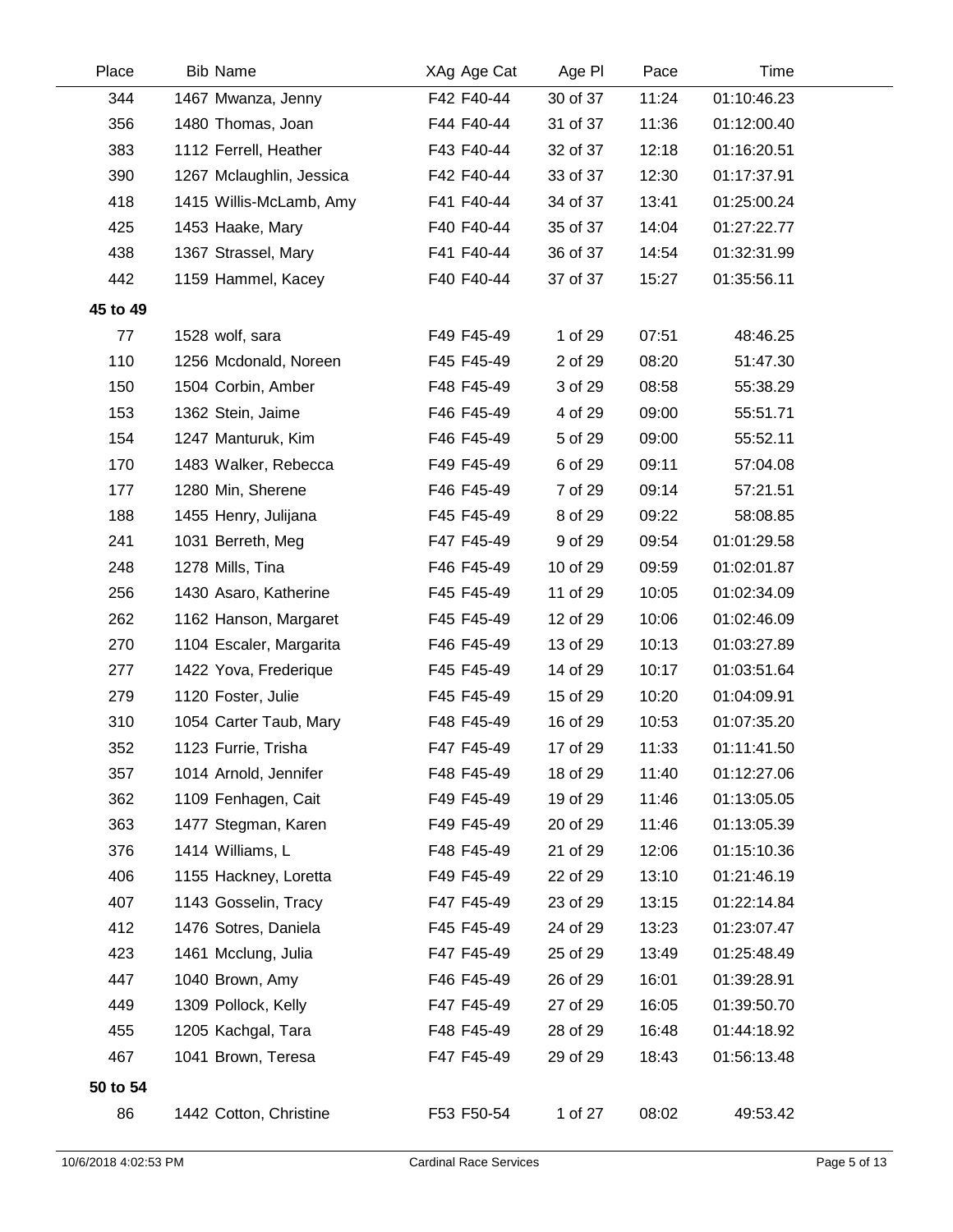| Place    | <b>Bib Name</b>            | XAg Age Cat | Age PI   | Pace  | Time        |  |
|----------|----------------------------|-------------|----------|-------|-------------|--|
| 100      | 1473 Savelli, Katie        | F53 F50-54  | 2 of 27  | 08:14 | 51:09.10    |  |
| 106      | 1196 Charney, Amy          | F50 F50-54  | 3 of 27  | 08:19 | 51:39.48    |  |
| 165      | 1412 Williams, Christianna | F54 F50-54  | 4 of 27  | 09:05 | 56:26.81    |  |
| 167      | 1515 Kinyamu, Harriet      | F53 F50-54  | 5 of 27  | 09:07 | 56:37.41    |  |
| 212      | 1408 Wessell, Laura        | F50 F50-54  | 6 of 27  | 09:34 | 59:21.72    |  |
| 224      | 1518 Mouw, Sheri           | F50 F50-54  | 7 of 27  | 09:42 | 01:00:14.49 |  |
| 235      | 1478 Strain, Betsy         | F52 F50-54  | 8 of 27  | 09:46 | 01:00:38.30 |  |
| 247      | 1277 Mills, Karin          | F52 F50-54  | 9 of 27  | 09:59 | 01:02:01.64 |  |
| 255      | 1468 Reed, Pam             | F50 F50-54  | 10 of 27 | 10:04 | 01:02:33.61 |  |
| 264      | 1454 Heine, Amy            | F52 F50-54  | 11 of 27 | 10:07 | 01:02:49.49 |  |
| 300      | 1237 Loftus, Amy           | F51 F50-54  | 12 of 27 | 10:41 | 01:06:19.45 |  |
| 304      | 1358 Soto, Linda Carolina  | F50 F50-54  | 13 of 27 | 10:46 | 01:06:49.40 |  |
| 308      | 1401 Watterson, Carolyn    | F51 F50-54  | 14 of 27 | 10:49 | 01:07:11.15 |  |
| 311      | 1398 Wahlstrom, Torey      | F50 F50-54  | 15 of 27 | 10:53 | 01:07:35.50 |  |
| 318      | 1171 Heafner, Tricia       | F53 F50-54  | 16 of 27 | 10:57 | 01:08:02.06 |  |
| 327      | 1527 Van Ark, Gwen         | F54 F50-54  | 17 of 27 | 11:05 | 01:08:51.58 |  |
| 354      | 1199 Johnson, Jennifer     | F54 F50-54  | 18 of 27 | 11:36 | 01:12:00.18 |  |
| 404      | 1167 Hawes, LaDeane        | F54 F50-54  | 19 of 27 | 13:02 | 01:20:57.44 |  |
| 408      | 1307 Plambeck, Mary Ann    | F52 F50-54  | 20 of 27 | 13:15 | 01:22:15.12 |  |
| 419      | 1232 Lippy, Christine      | F51 F50-54  | 21 of 27 | 13:42 | 01:25:01.71 |  |
| 433      | 1313 Price, Kim            | F51 F50-54  | 22 of 27 | 14:27 | 01:29:42.12 |  |
| 434      | 1491 Baca, Marne           | F52 F50-54  | 23 of 27 | 14:31 | 01:30:10.15 |  |
| 435      | 1438 Capaldi, Crista       | F52 F50-54  | 24 of 27 | 14:33 | 01:30:24.00 |  |
| 443      | 1457 kohout, Melissa       | F53 F50-54  | 25 of 27 | 15:33 | 01:36:34.41 |  |
| 452      | 1152 Gunn, Elizabeth       | F51 F50-54  | 26 of 27 | 16:34 | 01:42:51.99 |  |
| 465      | 1012 Apperson, Karen       | F54 F50-54  | 27 of 27 | 17:35 | 01:49:13.88 |  |
| 55 to 59 |                            |             |          |       |             |  |
| 135      | 1376 Szymkowski, Mary      | F55 F55-59  | 1 of 25  | 08:43 | 54:08.06    |  |
| 157      | 1510 Helms, Tanya          | F58 F55-59  | 2 of 25  | 09:00 | 55:56.30    |  |
| 160      | 1499 Chesser, Susan        | F55 F55-59  | 3 of 25  | 09:01 | 56:02.45    |  |
| 203      | 1246 Mandeville-Long, Anne | F59 F55-59  | 4 of 25  | 09:30 | 59:01.79    |  |
| 249      | 1341 Scaggs, Donna         | F55 F55-59  | 5 of 25  | 10:00 | 01:02:08.31 |  |
| 266      | 1427 Armstrong, Jen        | F57 F55-59  | 6 of 25  | 10:09 | 01:03:00.67 |  |
| 287      | 1052 Canotas, Vasiliki     | F59 F55-59  | 7 of 25  | 10:26 | 01:04:45.24 |  |
| 292      | 1288 Nason, Ellen          | F55 F55-59  | 8 of 25  | 10:28 | 01:04:57.14 |  |
| 309      | 926 Hannapel, Heidi        | F56 F55-59  | 9 of 25  | 10:49 | 01:07:11.32 |  |
| 320      | 1146 Greiner, Janice       | F59 F55-59  | 10 of 25 | 11:00 | 01:08:15.51 |  |
| 321      | 1450 Gest, Kathy           | F55 F55-59  | 11 of 25 | 11:00 | 01:08:17.08 |  |
| 329      | 1474 Schubert, Nancy       | F56 F55-59  | 12 of 25 | 11:06 | 01:08:52.89 |  |
| 364      | 1388 Tsin, Judith          | F58 F55-59  | 13 of 25 | 11:48 | 01:13:14.57 |  |
| 373      | 1437 Brooks, Laura         | F55 F55-59  | 14 of 25 | 12:05 | 01:15:00.08 |  |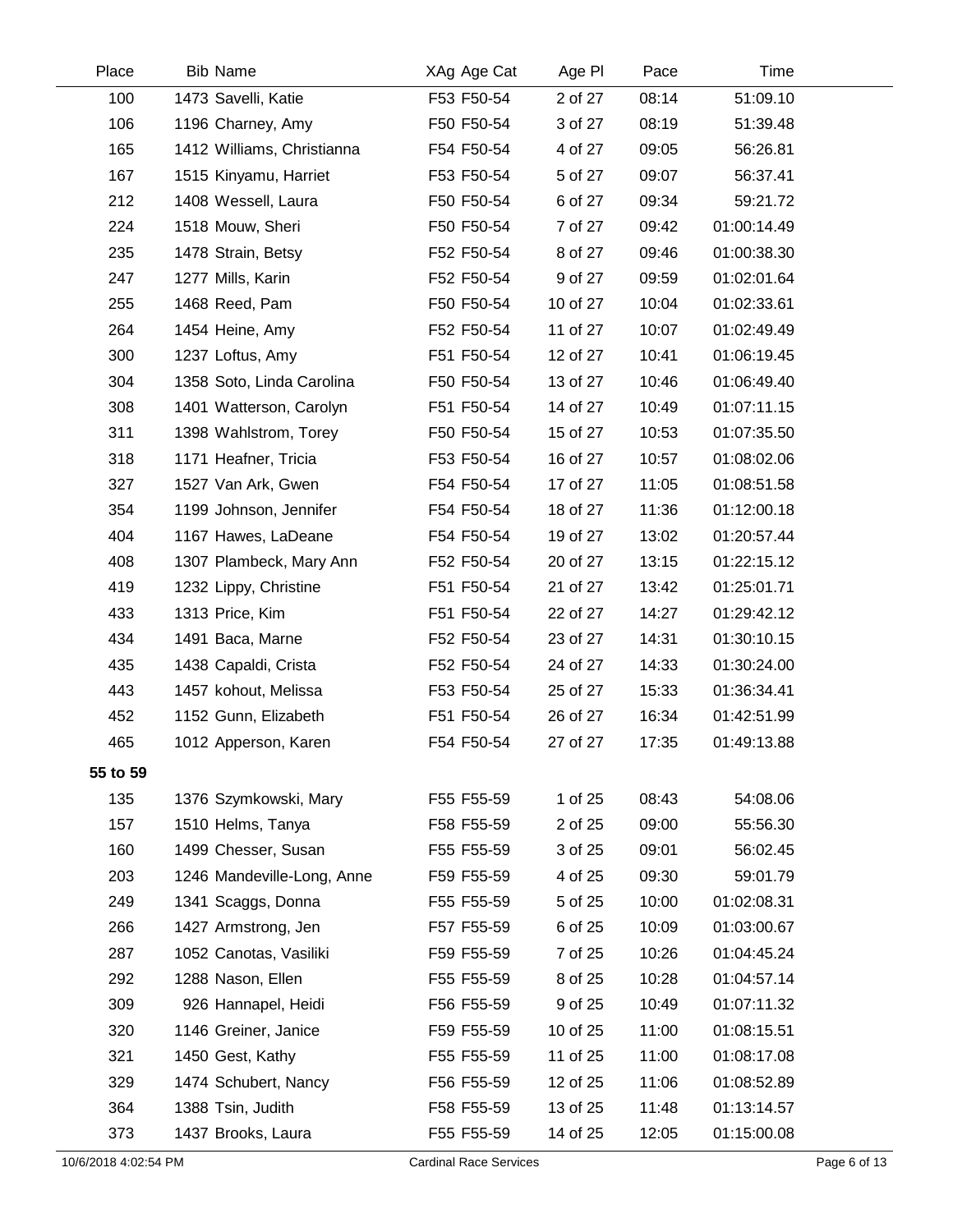| Place    | <b>Bib Name</b>         | XAg Age Cat | Age PI     | Pace  | Time        |  |
|----------|-------------------------|-------------|------------|-------|-------------|--|
| 393      | 1252 Matti, Clare       | F56 F55-59  | 15 of 25   | 12:37 | 01:18:19.39 |  |
| 395      | 1138 Glen, Kimberly     | F58 F55-59  | 16 of 25   | 12:38 | 01:18:27.10 |  |
| 399      | 1391 Valsing, Eli       | F55 F55-59  | 17 of 25   | 12:45 | 01:19:07.89 |  |
| 410      | 1371 Summers, Janice    | F58 F55-59  | 18 of 25   | 13:21 | 01:22:55.78 |  |
| 411      | 1114 Fields, Debra      | F55 F55-59  | 19 of 25   | 13:23 | 01:23:06.24 |  |
| 414      | 1185 Howes, Cathy       | F56 F55-59  | 20 of 25   | 13:29 | 01:23:45.39 |  |
| 440      | 1286 Murphy, Maura      | F56 F55-59  | 21 of 25   | 15:07 | 01:33:50.57 |  |
| 444      | 1369 Sturgeon, Mary     | F56 F55-59  | 22 of 25   | 15:36 | 01:36:51.03 |  |
| 458      | 1406 Weeks, Pamela      | F56 F55-59  | 23 of 25   | 17:01 | 01:45:37.61 |  |
| 459      | 1004 Alani, Arzina      | F58 F55-59  | 24 of 25   | 17:01 | 01:45:37.63 |  |
| 463      | 1223 Lane, Carolyn      | F58 F55-59  | 25 of 25   | 17:35 | 01:49:12.74 |  |
| 60 to 64 |                         |             |            |       |             |  |
| 96       | 1127 Gardner, Joanne    | F63 F60-64  | 1 of 10    | 08:10 | 50:42.49    |  |
| 137      | 1270 Merritt, Kathy     | F64 F60-64  | 2 of 10    | 08:45 | 54:19.25    |  |
| 168      | 1230 Li, Vivian         | F61 F60-64  | 3 of 10    | 09:09 | 56:46.55    |  |
| 269      | 1392 Van Wert, Sally    | F60 F60-64  | 4 of 10    | 10:11 | 01:03:13.30 |  |
| 280      | 1356 Smith, Susan       | F60 F60-64  | 5 of 10    | 10:20 | 01:04:12.38 |  |
| 342      | 1329 Rosen, Maureen     | F61 F60-64  | 6 of 10    | 11:19 | 01:10:17.21 |  |
| 370      | 1248 Marcus, Cheryl     | F64 F60-64  | 7 of 10    | 11:54 | 01:13:56.23 |  |
| 403      | 1172 Heaton, Ruth       | F62 F60-64  | 8 of 10    | 12:53 | 01:20:01.35 |  |
| 426      | 1403 Webb, Kristi       | F62 F60-64  | 9 of 10    | 14:06 | 01:27:30.82 |  |
| 457      | 1090 Day, Kay           | F64 F60-64  | 10 of 10   | 16:48 | 01:44:19.53 |  |
| 65 to 69 |                         |             |            |       |             |  |
| 353      | 1034 Boone, Joan        | F65 F65-69  | $1$ of $6$ | 11:34 | 01:11:50.77 |  |
| 445      | 1022 Barnes, Patricia   | F66 F65-69  | $2$ of $6$ | 15:40 | 01:37:17.06 |  |
| 450      | 1409 West, Tracey       | F65 F65-69  | 3 of 6     | 16:11 | 01:40:28.77 |  |
| 451      | 1295 OBrien, Lynne      | F67 F65-69  | 4 of 6     | 16:11 | 01:40:30.01 |  |
| 460      | 1328 Rose, Cindy        | F67 F65-69  | 5 of 6     | 17:01 | 01:45:38.28 |  |
| 461      | 1435 Bright, Gini       | F67 F65-69  | 6 of 6     | 17:08 | 01:46:23.41 |  |
| 70 to 74 |                         |             |            |       |             |  |
| 369      | 1009 Anderson, Sheelagh | F71 F70-74  | $1$ of $3$ | 11:53 | 01:13:47.35 |  |
| 375      | 1352 Skrzynia, Cecile   | F70 F70-74  | $2$ of $3$ | 12:06 | 01:15:09.99 |  |
| 420      | 1169 Haywood, Marion    | F71 F70-74  | 3 of 3     | 13:47 | 01:25:38.12 |  |
| 75 to 79 |                         |             |            |       |             |  |
| 422      | 1470 Roggenbuck, Sharon | F79 F75-99  | 1 of 1     | 13:48 | 01:25:38.84 |  |
| M        |                         |             |            |       |             |  |
|          |                         |             |            |       |             |  |
| 5 to 9   |                         |             |            |       |             |  |
| 18       | 1068 Clewley, Gavin     | M8 M2-9     | $1$ of $1$ | 06:35 | 40:54.19    |  |
| 10 to 14 |                         |             |            |       |             |  |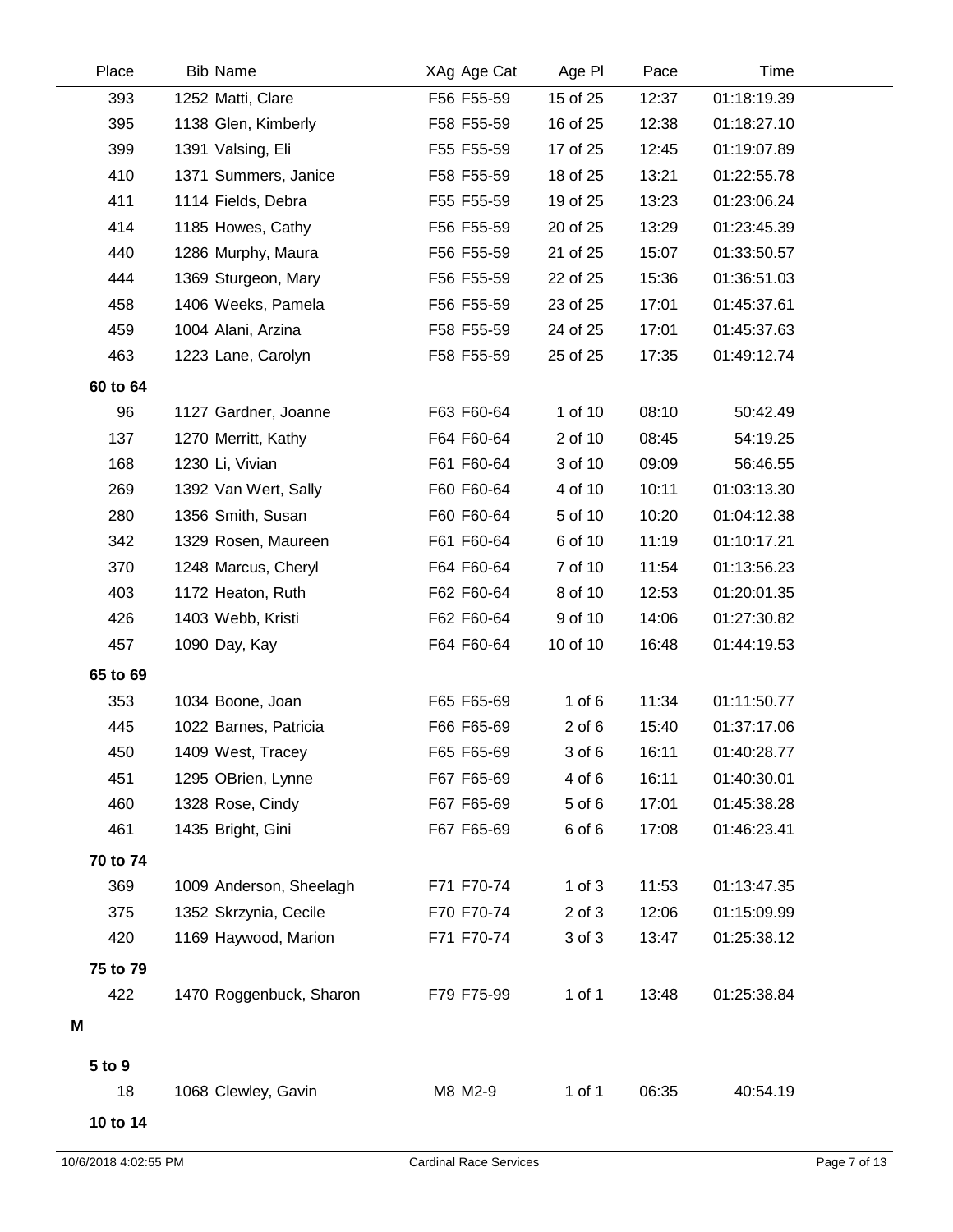| Place          | <b>Bib Name</b>             | XAg Age Cat | Age PI     | Pace  | Time        |  |
|----------------|-----------------------------|-------------|------------|-------|-------------|--|
| 37             | 1001 Adams, Jackson         | M14 M10-14  | $1$ of $5$ | 07:06 | 44:06.20    |  |
| 95             | 1082 Coward V, Will         | M13 M10-14  | 2 of 5     | 08:09 | 50:37.29    |  |
| 141            | 1383 Toth, lan              | M14 M10-14  | 3 of 5     | 08:51 | 54:59.80    |  |
| 146            | 1142 Gordon, Will           | M13 M10-14  | 4 of 5     | 08:53 | 55:08.31    |  |
| 267            | 1049 Burton, Marcus         | M14 M10-14  | 5 of 5     | 10:10 | 01:03:07.37 |  |
| 15 to 19       |                             |             |            |       |             |  |
| 185            | 1225 LAUZIER, FRANCIS       | M19 M15-19  | 1 of $4$   | 09:20 | 57:59.92    |  |
| 209            | 1101 Dye, Nathan            | M17 M15-19  | $2$ of $4$ | 09:33 | 59:16.76    |  |
| 350            | 1339 Sanford, Nathaniel     | M15 M15-19  | 3 of 4     | 11:32 | 01:11:38.30 |  |
| 454            | 1043 Brown, Tymon           | M18 M15-19  | 4 of 4     | 16:45 | 01:43:58.19 |  |
| 20 to 24       |                             |             |            |       |             |  |
| 6              | 1446 Duncan, Neal           | M20 M20-24  | 1 of 9     | 05:49 | 36:09.85    |  |
| 11             | 1456 Jordan-Steele, Matthew | M24 M20-24  | 2 of 9     | 06:06 | 37:52.75    |  |
| 21             | 930 O'Connor, Kevin         | M24 M20-24  | 3 of 9     | 06:38 | 41:14.31    |  |
| 51             | 1224 LAUZIER, DAVID         | M20 M20-24  | 4 of 9     | 07:32 | 46:44.40    |  |
| 84             | 1158 Hale, Josh             | M21 M20-24  | 5 of 9     | 07:58 | 49:27.59    |  |
| 114            | 1382 Toth, Garrett          | M20 M20-24  | 6 of 9     | 08:24 | 52:08.44    |  |
| 127            | 1481 Touch, Terrance        | M21 M20-24  | 7 of 9     | 08:33 | 53:05.64    |  |
| 195            | 1347 Segovia, Fernando      | M24 M20-24  | 8 of 9     | 09:24 | 58:24.00    |  |
| 368            | 1234 Lippy, Matthew         | M22 M20-24  | 9 of 9     | 11:51 | 01:13:36.52 |  |
| 25 to 29       |                             |             |            |       |             |  |
| 1              | 1130 Gates, Evan            | M27 M25-29  | 1 of 12    | 05:13 | 32:22.87    |  |
| 4              | 1490 arend, rob             | m25 M25-29  | 2 of 12    | 05:41 | 35:16.77    |  |
| $\overline{7}$ | 1374 Sutterfield, Joshua    | M26 M25-29  | 3 of 12    | 05:54 | 36:39.25    |  |
| 17             | 1160 Hanna, Fadi            | M25 M25-29  | 4 of 12    | 06:34 | 40:44.93    |  |
| 25             | 1180 Hogan, Michael         | M29 M25-29  | 5 of 12    | 06:48 | 42:15.37    |  |
| 34             | 1179 Hogan, Conor           | M27 M25-29  | 6 of 12    | 07:02 | 43:38.91    |  |
| 83             | 1222 Lamb, Oliver           | M27 M25-29  | 7 of 12    | 07:57 | 49:24.06    |  |
| 89             | 1265 McLane, Patrick        | M27 M25-29  | 8 of 12    | 08:03 | 50:01.29    |  |
| 108            | 1184 Horton, Jeffrey        | M29 M25-29  | 9 of 12    | 08:20 | 51:42.15    |  |
| 139            | 1525 Starling, Greg         | M29 M25-29  | 10 of 12   | 08:50 | 54:52.46    |  |
| 237            | 1055 Catherall, David       | M25 M25-29  | 11 of 12   | 09:51 | 01:01:07.77 |  |
| 274            | 1006 Alston, Kwame          | M25 M25-29  | 12 of 12   | 10:14 | 01:03:33.66 |  |
| 30 to 34       |                             |             |            |       |             |  |
| $\overline{2}$ | 1303 Pearson, Alex          | M33 M30-34  | 1 of 22    | 05:37 | 34:49.80    |  |
| 12             | 1008 Anacker, Daniel        | M33 M30-34  | 2 of 22    | 06:10 | 38:17.11    |  |
| 15             | 1479 Straub, Matt           | M32 M30-34  | 3 of 22    | 06:26 | 39:54.07    |  |
| 23             | 1333 Rowland, Andrew        | M32 M30-34  | 4 of 22    | 06:44 | 41:46.57    |  |
| 26             | 1465 Mostella Jr., Stephen  | M31 M30-34  | 5 of 22    | 06:50 | 42:26.93    |  |
| 39             | 1258 McDonnell, Eoin        | M31 M30-34  | 6 of 22    | 07:07 | 44:12.59    |  |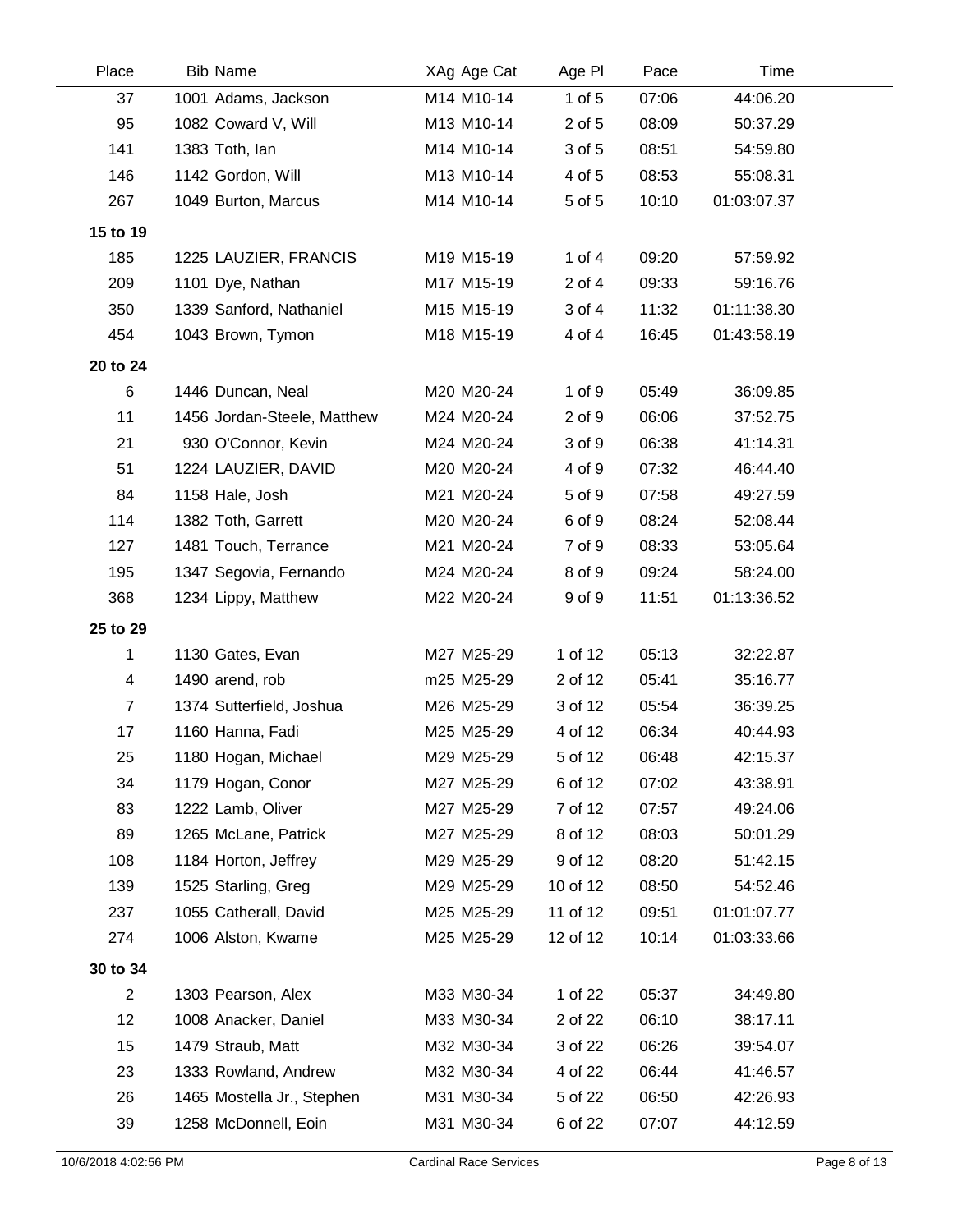| Place    | <b>Bib Name</b>            | XAg Age Cat | Age PI   | Pace  | Time        |  |
|----------|----------------------------|-------------|----------|-------|-------------|--|
| 42       | 1212 Kiley, Kevin          | M30 M30-34  | 7 of 22  | 07:15 | 45:02.38    |  |
| 45       | 1192 James, Ted            | M32 M30-34  | 8 of 22  | 07:24 | 45:59.47    |  |
| 50       | 1439 Carico, Zach          | M30 M30-34  | 9 of 22  | 07:31 | 46:38.23    |  |
| 53       | 1097 Drown, Matthew        | M33 M30-34  | 10 of 22 | 07:33 | 46:52.81    |  |
| 60       | 1466 Murray, Kevin         | M32 M30-34  | 11 of 22 | 07:42 | 47:50.03    |  |
| 64       | 1096 Drayna, Timothy       | M30 M30-34  | 12 of 22 | 07:45 | 48:10.62    |  |
| 109      | 1272 Mervak, Benjamin      | M34 M30-34  | 13 of 22 | 08:20 | 51:43.18    |  |
| 136      | 1045 Bryson, Andrew        | M30 M30-34  | 14 of 22 | 08:43 | 54:09.96    |  |
| 174      | 1513 Ingram, Theodore      | M31 M30-34  | 15 of 22 | 09:13 | 57:15.07    |  |
| 175      | 932 Hesse, Marcus          | M32 M30-34  | 16 of 22 | 09:14 | 57:17.72    |  |
| 286      | 1294 O'Briant, Kyle        | M33 M30-34  | 17 of 22 | 10:25 | 01:04:44.17 |  |
| 345      | 1083 Cowdin, Tych          | M34 M30-34  | 18 of 22 | 11:24 | 01:10:49.52 |  |
| 365      | 1115 Fields, Timothy       | M30 M30-34  | 19 of 22 | 11:48 | 01:13:18.00 |  |
| 378      | 1062 Chavis, Eddie         | M34 M30-34  | 20 of 22 | 12:12 | 01:15:47.16 |  |
| 379      | 1282 Morse, David          | M33 M30-34  | 21 of 22 | 12:16 | 01:16:10.86 |  |
| 428      | 1129 Garrett, Sean         | M31 M30-34  | 22 of 22 | 14:07 | 01:27:39.64 |  |
| 35 to 39 |                            |             |          |       |             |  |
| 14       | 1355 Smith, Jonathan       | M36 M35-39  | 1 of 28  | 06:23 | 39:37.16    |  |
| 16       | 1070 Clough, Jeff          | M38 M35-39  | 2 of 28  | 06:28 | 40:12.31    |  |
| 24       | 1244 MacKay, Douglas       | M39 M35-39  | 3 of 28  | 06:46 | 42:00.97    |  |
| 28       | 1215 Klingensmith, Michael | M38 M35-39  | 4 of 28  | 06:53 | 42:44.64    |  |
| 30       | 920 Glass, Matt            | M37 M35-39  | 5 of 28  | 06:55 | 42:54.25    |  |
| 33       | 1189 Huskins, John         | M37 M35-39  | 6 of 28  | 07:01 | 43:33.31    |  |
| 56       | 1063 Cheetah, Teddy        | M39 M35-39  | 7 of 28  | 07:35 | 47:06.63    |  |
| 59       | 1216 Knepper, Wesley       | M35 M35-39  | 8 of 28  | 07:40 | 47:36.49    |  |
| 68       | 927 Langan, Andrew         | M38 M35-39  | 9 of 28  | 07:47 | 48:18.79    |  |
| 82       | 1166 Hassin, Bryan         | M39 M35-39  | 10 of 28 | 07:56 | 49:18.64    |  |
| 91       | 1522 roedema, mike         | M38 M35-39  | 11 of 28 | 08:05 | 50:13.58    |  |
| 99       | 1175 Hemelt, Steve         | M36 M35-39  | 12 of 28 | 08:13 | 50:58.96    |  |
| 126      | 1221 Lam, Yik              | M38 M35-39  | 13 of 28 | 08:32 | 53:02.59    |  |
| 159      | 1524 Stanek, Kyle          | M37 M35-39  | 14 of 28 | 09:01 | 56:01.27    |  |
| 180      | 1047 Burr, Matt            | M38 M35-39  | 15 of 28 | 09:15 | 57:24.71    |  |
| 183      | 938 Colvin, Chris          | M35 M35-39  | 16 of 28 | 09:20 | 57:57.12    |  |
| 190      | 1276 Miller, Alexander     | M35 M35-39  | 17 of 28 | 09:22 | 58:10.42    |  |
| 197      | 1088 Cross, Alexander      | M37 M35-39  | 18 of 28 | 09:25 | 58:31.21    |  |
| 243      | 1505 DiFranco, Richie      | M39 M35-39  | 19 of 28 | 09:56 | 01:01:43.19 |  |
| 259      | 1139 Goerke, James         | M35 M35-39  | 20 of 28 | 10:05 | 01:02:38.90 |  |
| 261      | 1121 Franz, Jason          | M37 M35-39  | 21 of 28 | 10:06 | 01:02:43.95 |  |
| 334      | 1495 Bennardo, Kevin       | M37 M35-39  | 22 of 28 | 11:10 | 01:09:22.29 |  |
| 385      | 1005 Al-Rawi, Bassam       | M36 M35-39  | 23 of 28 | 12:21 | 01:16:41.01 |  |
| 388      | 1019 Baker, James          | M35 M35-39  | 24 of 28 | 12:26 | 01:17:13.88 |  |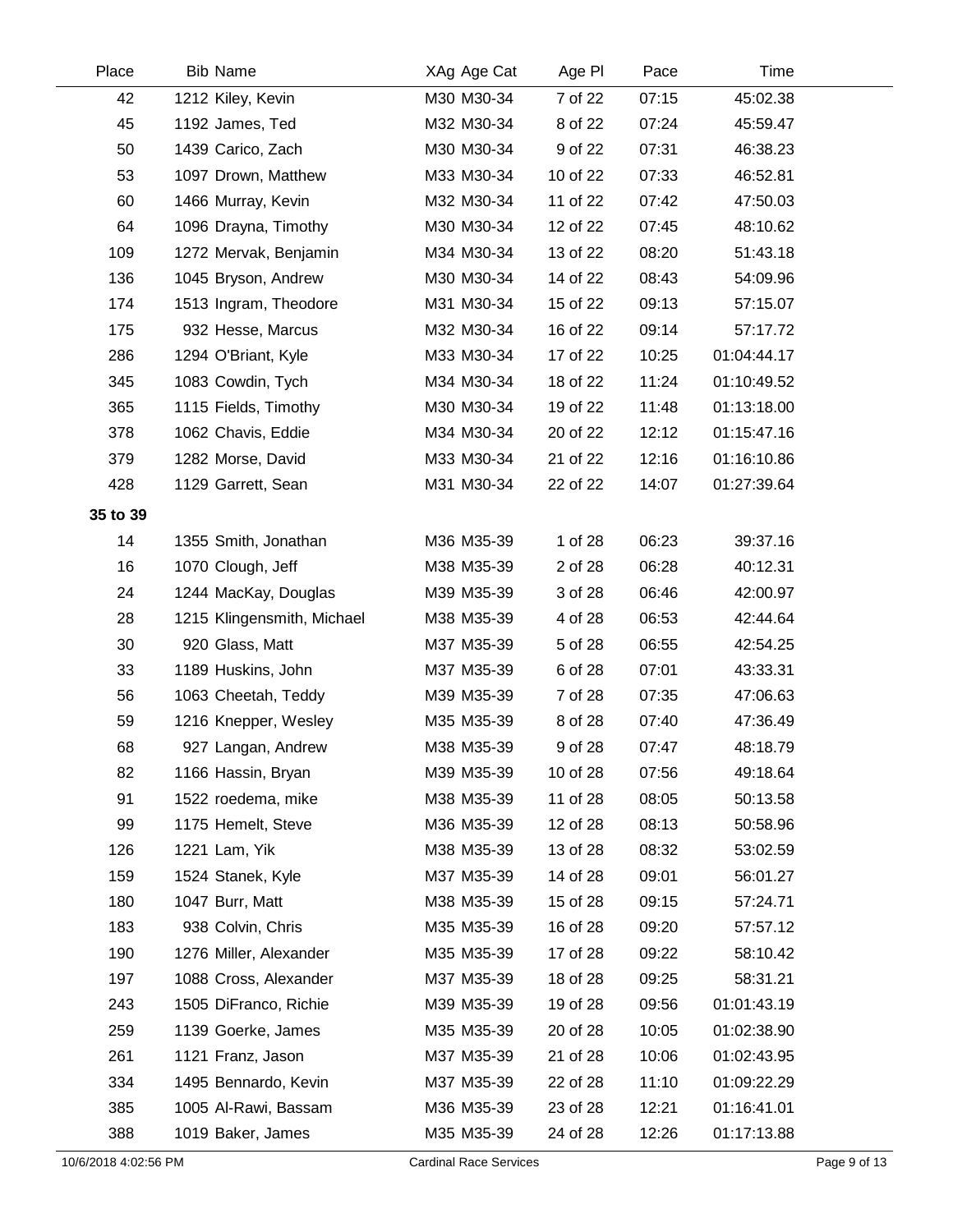| Place    | <b>Bib Name</b>           | XAg Age Cat | Age PI   | Pace  | Time        |  |
|----------|---------------------------|-------------|----------|-------|-------------|--|
| 398      | 1289 Nelson, John         | M38 M35-39  | 25 of 28 | 12:44 | 01:19:05.87 |  |
| 424      | 1269 McNulty, James       | M38 M35-39  | 26 of 28 | 13:59 | 01:26:49.09 |  |
| 431      | 1203 Joyce, Brandon       | M39 M35-39  | 27 of 28 | 14:16 | 01:28:33.27 |  |
| 439      | 1343 Schliebe, Karl       | M38 M35-39  | 28 of 28 | 15:00 | 01:33:09.63 |  |
| 40 to 44 |                           |             |          |       |             |  |
| 3        | 1201 Jones, Paul          | M43 M40-44  | 1 of 29  | 05:38 | 35:02.07    |  |
| 10       | 1098 Duff, James          | M41 M40-44  | 2 of 29  | 06:00 | 37:14.23    |  |
| 27       | 1241 Lowry, Joshua        | M41 M40-44  | 3 of 29  | 06:52 | 42:37.89    |  |
| 40       | 1226 Lech, Frank          | M41 M40-44  | 4 of 29  | 07:11 | 44:37.80    |  |
| 43       | 1503 Conitzer, Vincent    | M40 M40-44  | 5 of 29  | 07:17 | 45:13.90    |  |
| 52       | 936 Nieman, Jeff          | M41 M40-44  | 6 of 29  | 07:32 | 46:46.36    |  |
| 54       | 1141 Gordon, Victor       | M41 M40-44  | 7 of 29  | 07:33 | 46:55.86    |  |
| 62       | 1081 Coward, Will         | M44 M40-44  | 8 of 29  | 07:45 | 48:06.07    |  |
| 63       | 1370 Summerlin-Long, Jeff | M43 M40-44  | 9 of 29  | 07:45 | 48:06.11    |  |
| 70       | 1150 Guiteras, Andrew     | M40 M40-44  | 10 of 29 | 07:48 | 48:29.15    |  |
| 78       | 935 Schmeiser, Michael    | M41 M40-44  | 11 of 29 | 07:54 | 49:05.89    |  |
| 88       | 939 Mckay, Daniel         | M42 M40-44  | 12 of 29 | 08:03 | 50:00.95    |  |
| 90       | 1188 Huppert, David       | M40 M40-44  | 13 of 29 | 08:04 | 50:07.72    |  |
| 111      | 1125 Gale, W. Patrick     | M44 M40-44  | 14 of 29 | 08:20 | 51:47.38    |  |
| 113      | 1508 Gordek, Harper       | M41 M40-44  | 15 of 29 | 08:24 | 52:07.26    |  |
| 132      | 1463 Miller, Kevin        | M43 M40-44  | 16 of 29 | 08:39 | 53:44.73    |  |
| 145      | 1029 Beesley, Glen        | M43 M40-44  | 17 of 29 | 08:52 | 55:04.45    |  |
| 162      | 1105 Escamilla, Jose      | M42 M40-44  | 18 of 29 | 09:04 | 56:15.51    |  |
| 193      | 1386 Trocki, Aaron        | M40 M40-44  | 19 of 29 | 09:23 | 58:17.96    |  |
| 217      | 1086 Crncic, Johnny       | M41 M40-44  | 20 of 29 | 09:37 | 59:44.73    |  |
| 218      | 1251 Matthews, David      | M42 M40-44  | 21 of 29 | 09:37 | 59:44.89    |  |
| 232      | 1087 Crockett, Jason      | M42 M40-44  | 22 of 29 | 09:44 | 01:00:29.33 |  |
| 240      | 1390 Tweedy, Jonathan     | M40 M40-44  | 23 of 29 | 09:53 | 01:01:21.37 |  |
| 285      | 1298 O'Toole, Jay         | M41 M40-44  | 24 of 29 | 10:24 | 01:04:36.50 |  |
| 290      | 1065 Chiarello, Nick      | M40 M40-44  | 25 of 29 | 10:27 | 01:04:52.11 |  |
| 317      | 1342 Schelien, Todd       | M41 M40-44  | 26 of 29 | 10:56 | 01:07:54.97 |  |
| 359      | 1235 Litchfield, Brian    | M42 M40-44  | 27 of 29 | 11:41 | 01:12:32.39 |  |
| 366      | 924 Barnes, Glenn         | M41 M40-44  | 28 of 29 | 11:49 | 01:13:20.04 |  |
| 402      | 1118 Flowers, Bryan       | M43 M40-44  | 29 of 29 | 12:50 | 01:19:40.28 |  |
| 45 to 49 |                           |             |          |       |             |  |
| 5        | 1110 Fenton, Derek        | M48 M45-49  | 1 of 31  | 05:45 | 35:43.67    |  |
| 9        | 1494 Benjamin, Robert     | M49 M45-49  | 2 of 31  | 05:56 | 36:52.39    |  |
| 19       | 1357 Soth, Thomas         | M45 M45-49  | 3 of 31  | 06:36 | 40:59.57    |  |
| 20       | 1469 Richardson, Ted      | M48 M45-49  | 4 of 31  | 06:37 | 41:08.33    |  |
| 35       | 1067 Clewley, Derek       | M45 M45-49  | 5 of 31  | 07:03 | 43:46.43    |  |
|          |                           |             |          |       |             |  |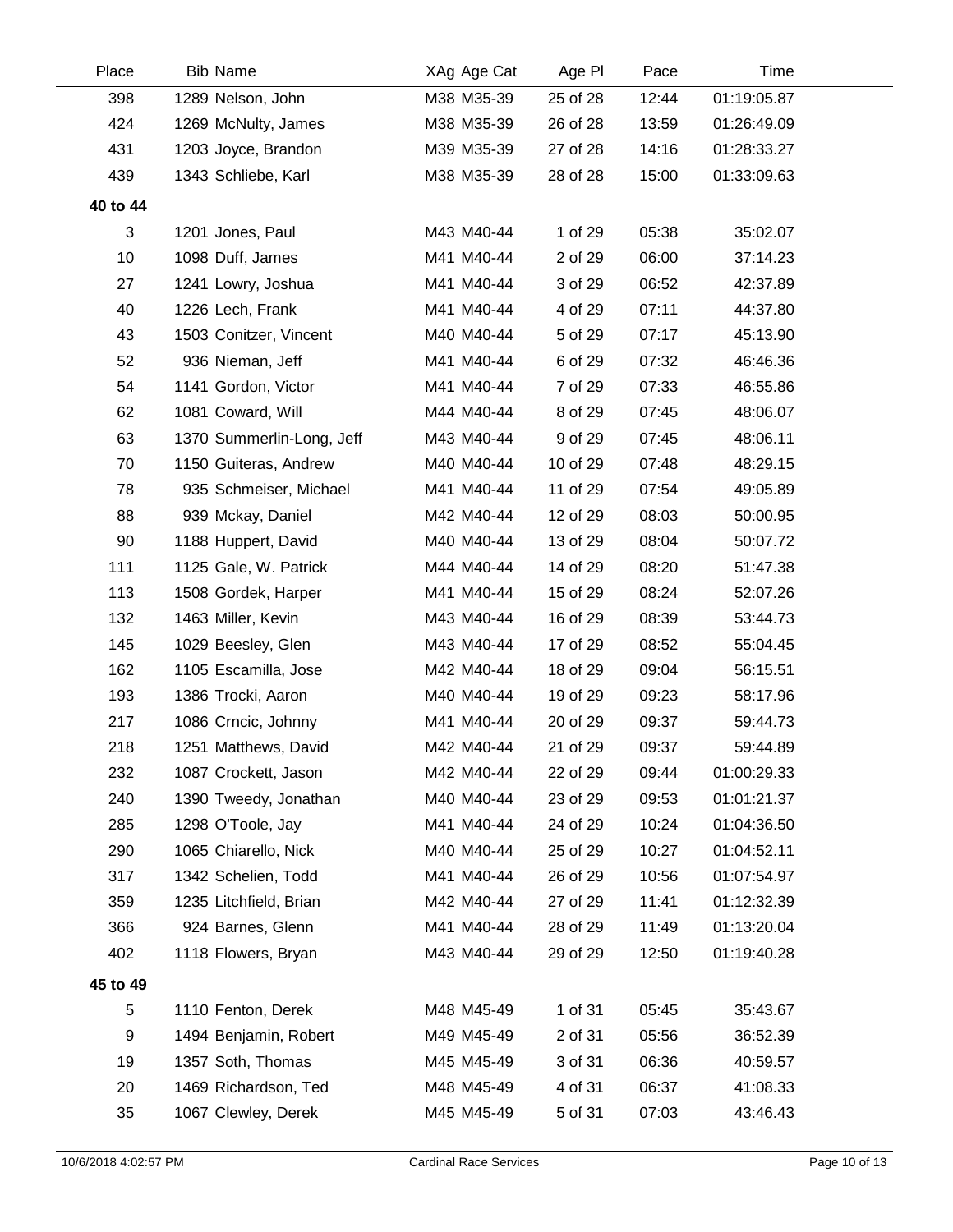| Place    | <b>Bib Name</b>          | XAg Age Cat | Age PI   | Pace  | Time        |  |
|----------|--------------------------|-------------|----------|-------|-------------|--|
| 46       | 1173 Hegland, Don        | M46 M45-49  | 6 of 31  | 07:24 | 46:00.23    |  |
| 49       | 1331 Rosenkrantz, Kurt   | M45 M45-49  | 7 of 31  | 07:28 | 46:21.48    |  |
| 103      | 1323 Rhoads, Donald      | M46 M45-49  | 8 of 31  | 08:16 | 51:17.41    |  |
| 117      | 1144 Graham, Nicholas    | M46 M45-49  | 9 of 31  | 08:26 | 52:24.31    |  |
| 120      | 1116 Fiorito, Agustin    | M47 M45-49  | 10 of 31 | 08:29 | 52:41.38    |  |
| 122      | 1421 Yoder, Jason        | M45 M45-49  | 11 of 31 | 08:30 | 52:45.17    |  |
| 129      | 1402 Weaver, Chris       | M49 M45-49  | 12 of 31 | 08:38 | 53:35.09    |  |
| 133      | 1075 Cook, Raymond       | M47 M45-49  | 13 of 31 | 08:40 | 53:49.97    |  |
| 138      | 1176 Herrick, Jeffrey    | M45 M45-49  | 14 of 31 | 08:45 | 54:19.59    |  |
| 151      | 1338 Salemson, Jeremy    | M49 M45-49  | 15 of 31 | 08:58 | 55:42.97    |  |
| 152      | 1423 Zolotor, Adam       | M47 M45-49  | 16 of 31 | 08:58 | 55:43.88    |  |
| 184      | 1240 Lovelace, Tanner    | M48 M45-49  | 17 of 31 | 09:20 | 57:59.82    |  |
| 191      | 937 Morris, Roger        | M48 M45-49  | 18 of 31 | 09:22 | 58:11.98    |  |
| 196      | 1315 Purves, Todd        | M48 M45-49  | 19 of 31 | 09:25 | 58:30.25    |  |
| 210      | 1057 Cavanaugh, Mark     | M45 M45-49  | 20 of 31 | 09:33 | 59:17.66    |  |
| 214      | 1243 Maciejewski, Matt   | M49 M45-49  | 21 of 31 | 09:34 | 59:24.20    |  |
| 220      | 1003 Aghaiepour, Kambiz  | M49 M45-49  | 22 of 31 | 09:38 | 59:49.10    |  |
| 244      | 1187 Hughey, Shawn       | M48 M45-49  | 23 of 31 | 09:57 | 01:01:44.42 |  |
| 246      | 1100 Dye, Aaron          | M45 M45-49  | 24 of 31 | 09:59 | 01:01:59.89 |  |
| 265      | 1345 Schmitz, William    | M46 M45-49  | 25 of 31 | 10:08 | 01:02:54.61 |  |
| 268      | 1048 Burton, Christopher | M48 M45-49  | 26 of 31 | 10:11 | 01:03:12.99 |  |
| 272      | 1164 Harrison, Stuart    | M45 M45-49  | 27 of 31 | 10:13 | 01:03:28.09 |  |
| 306      | 1059 Chatain, Miles      | M48 M45-49  | 28 of 31 | 10:47 | 01:06:55.21 |  |
| 351      | 1471 Sanford, Ben        | M47 M45-49  | 29 of 31 | 11:32 | 01:11:38.32 |  |
| 360      | 1174 Helm, Arron         | M47 M45-49  | 30 of 31 | 11:44 | 01:12:50.79 |  |
| 429      | 1366 Strassel, Keith     | M46 M45-49  | 31 of 31 | 14:07 | 01:27:42.76 |  |
| 50 to 54 |                          |             |          |       |             |  |
| 31       | 1433 Bizzell, Rodney     | M51 M50-54  | 1 of 24  | 06:56 | 43:02.51    |  |
| 67       | 1344 Schmidt, Blaine     | M51 M50-54  | 2 of 24  | 07:46 | 48:13.57    |  |
| 79       | 923 Falk, Adam           | M53 M50-54  | 3 of 24  | 07:54 | 49:05.91    |  |
| 94       | 1099 Duncan, Richard     | M53 M50-54  | 4 of 24  | 08:08 | 50:27.57    |  |
| 143      | 1363 Stern, Richard      | M51 M50-54  | 5 of 24  | 08:52 | 55:02.08    |  |
| 144      | 1384 Toth, Scott         | M53 M50-54  | 6 of 24  | 08:52 | 55:04.34    |  |
| 148      | 1107 Fanning, Alan       | M54 M50-54  | 7 of 24  | 08:54 | 55:14.17    |  |
| 161      | 1432 Bigler, Roy         | M51 M50-54  | 8 of 24  | 09:03 | 56:14.19    |  |
| 166      | 1287 Naegele, Robert     | M54 M50-54  | 9 of 24  | 09:07 | 56:35.87    |  |
| 169      | 1431 Baucom, Martin      | M50 M50-54  | 10 of 24 | 09:10 | 56:58.11    |  |
| 176      | 1153 Gunn, Kevin         | M51 M50-54  | 11 of 24 | 09:14 | 57:21.07    |  |
| 179      | 929 Beisner, Keith       | M54 M50-54  | 12 of 24 | 09:14 | 57:22.34    |  |
| 187      | 1501 Clifford, Philip    | M51 M50-54  | 13 of 24 | 09:21 | 58:05.86    |  |
| 189      | 1300 Patterson, Evan     | M51 M50-54  | 14 of 24 | 09:22 | 58:10.22    |  |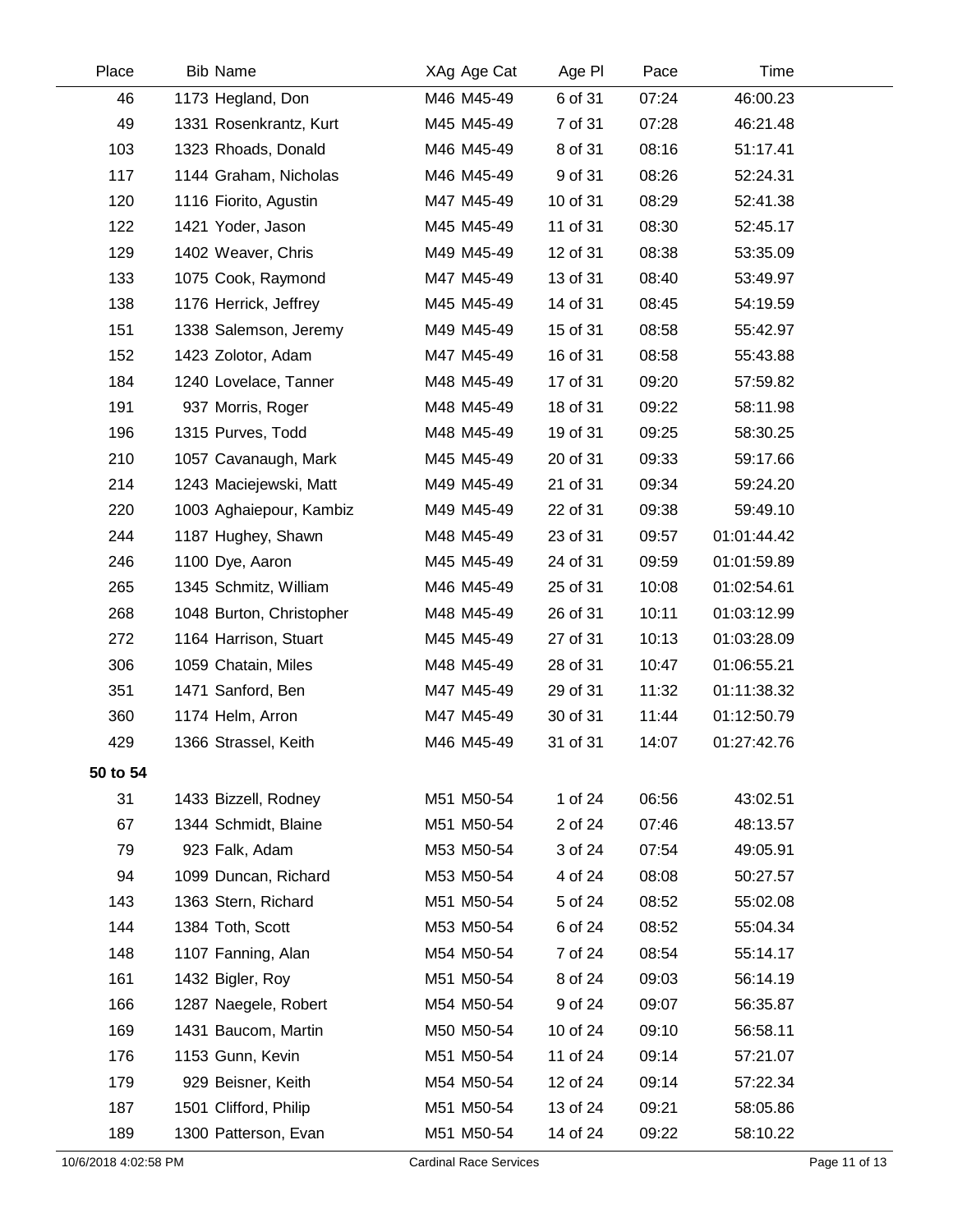| Place    | <b>Bib Name</b>         | XAg Age Cat | Age PI   | Pace  | Time        |  |
|----------|-------------------------|-------------|----------|-------|-------------|--|
| 204      | 1056 Causey, Jeff       | M52 M50-54  | 15 of 24 | 09:30 | 59:02.65    |  |
| 228      | 1033 Blue, Christopher  | M50 M50-54  | 16 of 24 | 09:43 | 01:00:19.39 |  |
| 296      | 1449 Francis, Stan      | M51 M50-54  | 17 of 24 | 10:33 | 01:05:33.94 |  |
| 298      | 1076 Correia, Joao      | M50 M50-54  | 18 of 24 | 10:36 | 01:05:47.61 |  |
| 377      | 1523 simmonds, junior   | M51 M50-54  | 19 of 24 | 12:08 | 01:15:20.16 |  |
| 391      | 1266 Mclaughlin, David  | M52 M50-54  | 20 of 24 | 12:30 | 01:17:38.92 |  |
| 396      | 1220 Lake, James        | M50 M50-54  | 21 of 24 | 12:43 | 01:18:59.61 |  |
| 397      | 1441 CORKEN, JAMES      | M51 M50-54  | 22 of 24 | 12:44 | 01:19:04.61 |  |
| 417      | 1233 Lippy, Jeffrey     | M54 M50-54  | 23 of 24 | 13:41 | 01:24:56.92 |  |
| 466      | 1042 Brown, Timothy     | M54 M50-54  | 24 of 24 | 18:43 | 01:56:12.06 |  |
| 55 to 59 |                         |             |          |       |             |  |
| 29       | 1353 Slade, Gary        | M59 M55-59  | 1 of 20  | 06:53 | 42:45.96    |  |
| 36       | 1037 Brewner, Scott     | M56 M55-59  | 2 of 20  | 07:05 | 43:59.27    |  |
| 57       | 1324 Rice, Gary         | M58 M55-59  | 3 of 20  | 07:36 | 47:11.50    |  |
| 72       | 1472 Savelli, Christian | M55 M55-59  | 4 of 20  | 07:49 | 48:29.55    |  |
| 74       | 1271 Merron, Jeff       | M56 M55-59  | 5 of 20  | 07:50 | 48:38.89    |  |
| 76       | 1312 Prabucki, Bernard  | M56 M55-59  | 6 of 20  | 07:50 | 48:39.25    |  |
| 80       | 1320 Rees, John         | M59 M55-59  | 7 of 20  | 07:54 | 49:05.94    |  |
| 115      | 1428 Armstrong, Mike    | M59 M55-59  | 8 of 20  | 08:25 | 52:18.59    |  |
| 142      | 1027 Beatty, Brian Gyro | M55 M55-59  | 9 of 20  | 08:52 | 55:01.29    |  |
| 202      | 1500 Chesser, William   | M55 M55-59  | 10 of 20 | 09:28 | 58:47.82    |  |
| 211      | 1326 Rodgers, Tim       | M57 M55-59  | 11 of 20 | 09:33 | 59:20.30    |  |
| 222      | 1147 Greiner, John      | M58 M55-59  | 12 of 20 | 09:38 | 59:52.19    |  |
| 230      | 1058 Caviness, Lewis    | M55 M55-59  | 13 of 20 | 09:44 | 01:00:23.77 |  |
| 257      | 1485 Weaver, David      | M59 M55-59  | 14 of 20 | 10:05 | 01:02:36.70 |  |
| 282      | 1377 Taylor, Ken        | M55 M55-59  | 15 of 20 | 10:21 | 01:04:15.10 |  |
| 312      | 1168 Hayman, Ken        | M55 M55-59  | 16 of 20 | 10:53 | 01:07:37.82 |  |
| 316      | 1255 McCue, Mark        | M59 M55-59  | 17 of 20 | 10:56 | 01:07:54.48 |  |
| 319      | 1170 Heafner, Greg      | M55 M55-59  | 18 of 20 | 10:57 | 01:08:02.34 |  |
| 336      | 1217 Krovetz, Howard    | M55 M55-59  | 19 of 20 | 11:12 | 01:09:31.06 |  |
| 341      | 1426 Armstrong, James   | M58 M55-59  | 20 of 20 | 11:17 | 01:10:04.22 |  |
| 60 to 64 |                         |             |          |       |             |  |
| 75       | 1411 Will, Roch         | M62 M60-64  | 1 of 13  | 07:50 | 48:39.12    |  |
| 85       | 1350 Shelton, Ken       | M62 M60-64  | 2 of 13  | 07:59 | 49:32.01    |  |
| 87       | 1209 Kauftheil, Randy   | M60 M60-64  | 3 of 13  | 08:02 | 49:53.61    |  |
| 101      | 1253 Matti, Michael     | M60 M60-64  | 4 of 13  | 08:15 | 51:13.85    |  |
| 131      | 1488 Adams, Mike        | M61 M60-64  | 5 of 13  | 08:39 | 53:40.36    |  |
| 234      | 1132 Ghio, Andrew       | M63 M60-64  | 6 of 13  | 09:46 | 01:00:37.00 |  |
| 242      | 1036 BRECHER, Mark      | M62 M60-64  | 7 of 13  | 09:56 | 01:01:40.59 |  |
| 263      | 1393 Vaught, Michael    | M61 M60-64  | 8 of 13  | 10:07 | 01:02:49.01 |  |
|          |                         |             |          |       |             |  |